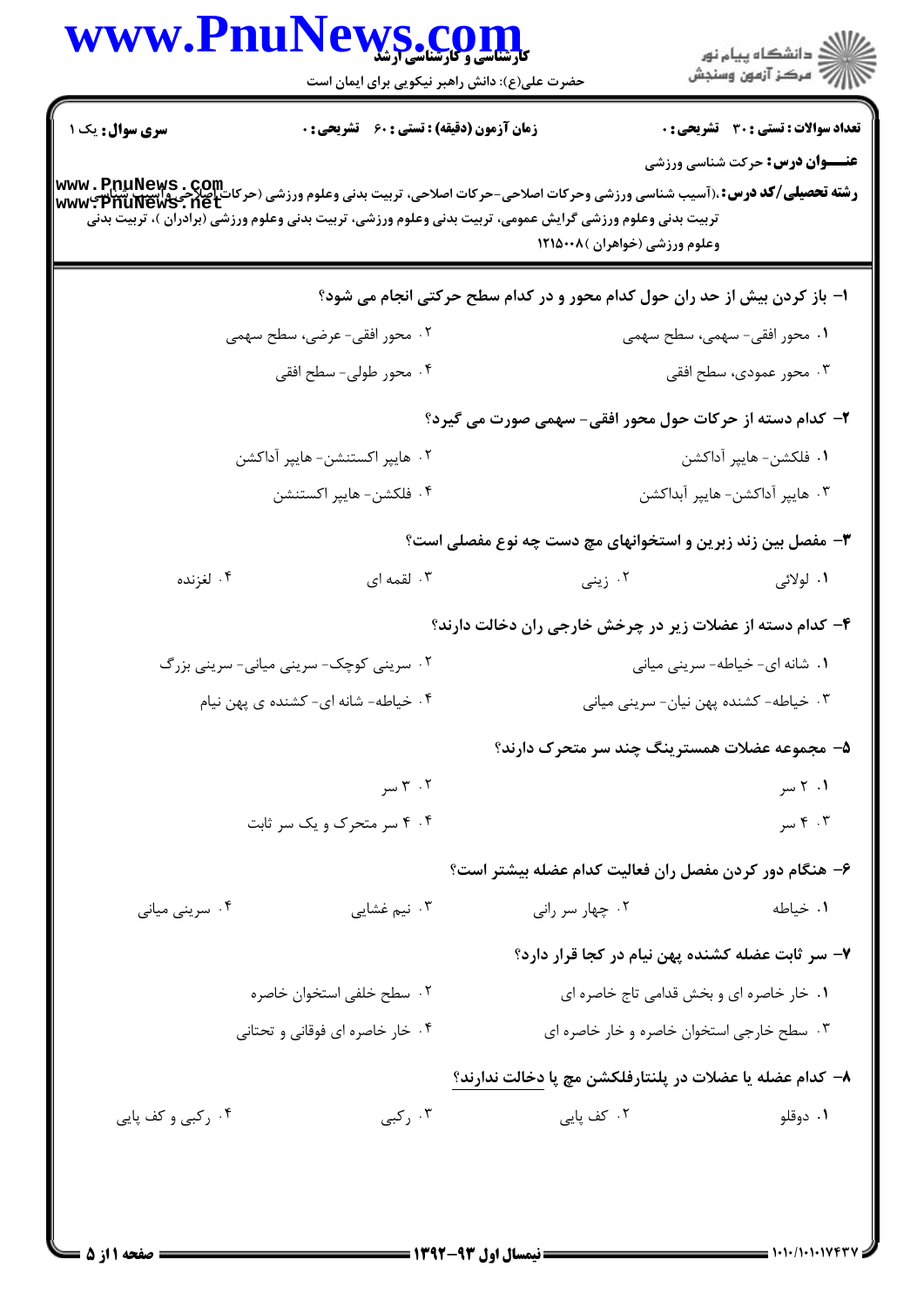|                                | WWW.PnuNews.com<br>حضرت علی(ع): دانش راهبر نیکویی برای ایمان است                                                                                                                                                                                                                                                 |                                                                                | ِ<br>∭ دانشڪاه پيام نور<br>∭ مرڪز آزمون وسنڊش                                         |  |
|--------------------------------|------------------------------------------------------------------------------------------------------------------------------------------------------------------------------------------------------------------------------------------------------------------------------------------------------------------|--------------------------------------------------------------------------------|---------------------------------------------------------------------------------------|--|
| <b>سری سوال : ۱ یک</b>         | <b>زمان آزمون (دقیقه) : تستی : 60 ٪ تشریحی : 0</b><br><b>رشته تحصيلي/كد درس:</b> آسيب شناسي ورزشي وحركات اصلاحي-حركات اصلاحي، تربيت بدني وعلوم ورزشي (حركات أصلاحي Gmul Gews<br>Www . PnuNews . net<br>تربیت بدنی وعلوم ورزشی گرایش عمومی، تربیت بدنی وعلوم ورزشی، تربیت بدنی وعلوم ورزشی (برادران )، تربیت بدنی | وعلوم ورزشي (خواهران )١٢١٥٠٠٨                                                  | <b>تعداد سوالات : تستي : 30 ٪ تشريحي : 0</b><br><b>عنـــوان درس:</b> حرکت شناسی ورزشی |  |
|                                |                                                                                                                                                                                                                                                                                                                  |                                                                                | ۹- کدام عضلات در چرخش داخلی زانو نقش دارند؟                                           |  |
|                                | ۰۲ رکبی و راست داخلی                                                                                                                                                                                                                                                                                             |                                                                                | ۰۱ راست داخلی و دوسر رانی                                                             |  |
|                                | ۰۴ خیاطه و پهن خارجي                                                                                                                                                                                                                                                                                             |                                                                                | ۰۳ نیم غشایی و دوسر رانی                                                              |  |
|                                |                                                                                                                                                                                                                                                                                                                  | ∙۱− با انقباض کدام عضله می توان هم ران را خم کرد و هم زانو را باز کرد؟         |                                                                                       |  |
| ۰۴ دو سر رانی                  | ۰۳ خیاطه                                                                                                                                                                                                                                                                                                         | ۰۲ راست داخلی                                                                  | ۰۱ راست رانی                                                                          |  |
|                                |                                                                                                                                                                                                                                                                                                                  |                                                                                | 11– مفصل ساب تالر بین کدام استخوانها قرار دارد؟                                       |  |
|                                | ۰۲ نازک نی، درشت نی و پاشنه                                                                                                                                                                                                                                                                                      | ۰۱ قاپ و پاشنه                                                                 |                                                                                       |  |
|                                | ۰۴ استخوانهای متاتارسال و تارسال                                                                                                                                                                                                                                                                                 |                                                                                | ۰۳ نازک نی، درشت نی و قاپ                                                             |  |
|                                |                                                                                                                                                                                                                                                                                                                  | <b>۱۲</b> - حرکات اینورژن و دورسی فلکشن به ترتیب حول کدام محورها انجام می شود؟ |                                                                                       |  |
|                                | ۲. طولی، افقی- سهمی                                                                                                                                                                                                                                                                                              | ۰۱ افقی - سهمی، طولی                                                           |                                                                                       |  |
|                                | ۰۴ طولی ، فرونتال                                                                                                                                                                                                                                                                                                | ۰۳ افقی- سهمی، فرونتال                                                         |                                                                                       |  |
|                                |                                                                                                                                                                                                                                                                                                                  |                                                                                | 1۳– كدام عضلات باعث اينورژن مچ پا مي شود؟                                             |  |
|                                | ۰۲ باز کننده دراز شست، باز کننده انگشتان پا                                                                                                                                                                                                                                                                      | ٠١ ساقى قدامى، بازكننده دراز شست                                               |                                                                                       |  |
|                                | ۰۴ تا کننده دراز انگشتان، باز کننده انگشتان پا                                                                                                                                                                                                                                                                   |                                                                                | ۰۳ ساقی خلفی، تا کننده دراز انگشتان                                                   |  |
|                                |                                                                                                                                                                                                                                                                                                                  | ۱۴- کدام بخش از عضله ذوزنقه ای مسئول چرخش بالائی کتف است؟                      |                                                                                       |  |
| ۰۴ اول، دوم و چهارم            | ۰۳ چهارم                                                                                                                                                                                                                                                                                                         | ۰۲ دوم                                                                         | ۰۱ اول                                                                                |  |
|                                |                                                                                                                                                                                                                                                                                                                  |                                                                                | 1۵– عمل اصلی کدام عضله بالا کشیدن کتف است؟                                            |  |
| ۰۴ نردبانی                     | ۰۳ بخش اول ذوزنقه ای                                                                                                                                                                                                                                                                                             | ۰۲ گوشه ای                                                                     | ٠١. متوازى الاضلاع                                                                    |  |
|                                |                                                                                                                                                                                                                                                                                                                  |                                                                                | ۱۶– کدام عضلات به زائده غرابی متصل می شوند؟                                           |  |
|                                | ۰۲ سینه ای بزرگ و سینه ای کوچک                                                                                                                                                                                                                                                                                   |                                                                                | ۰۱ سینه ای کوچک و دو سر بازوئی                                                        |  |
| ۰۴ سه سر بازوئی و دو سر بازوئی |                                                                                                                                                                                                                                                                                                                  |                                                                                | ۰۳ دو سر بازوئی و سینه ای بزرگ                                                        |  |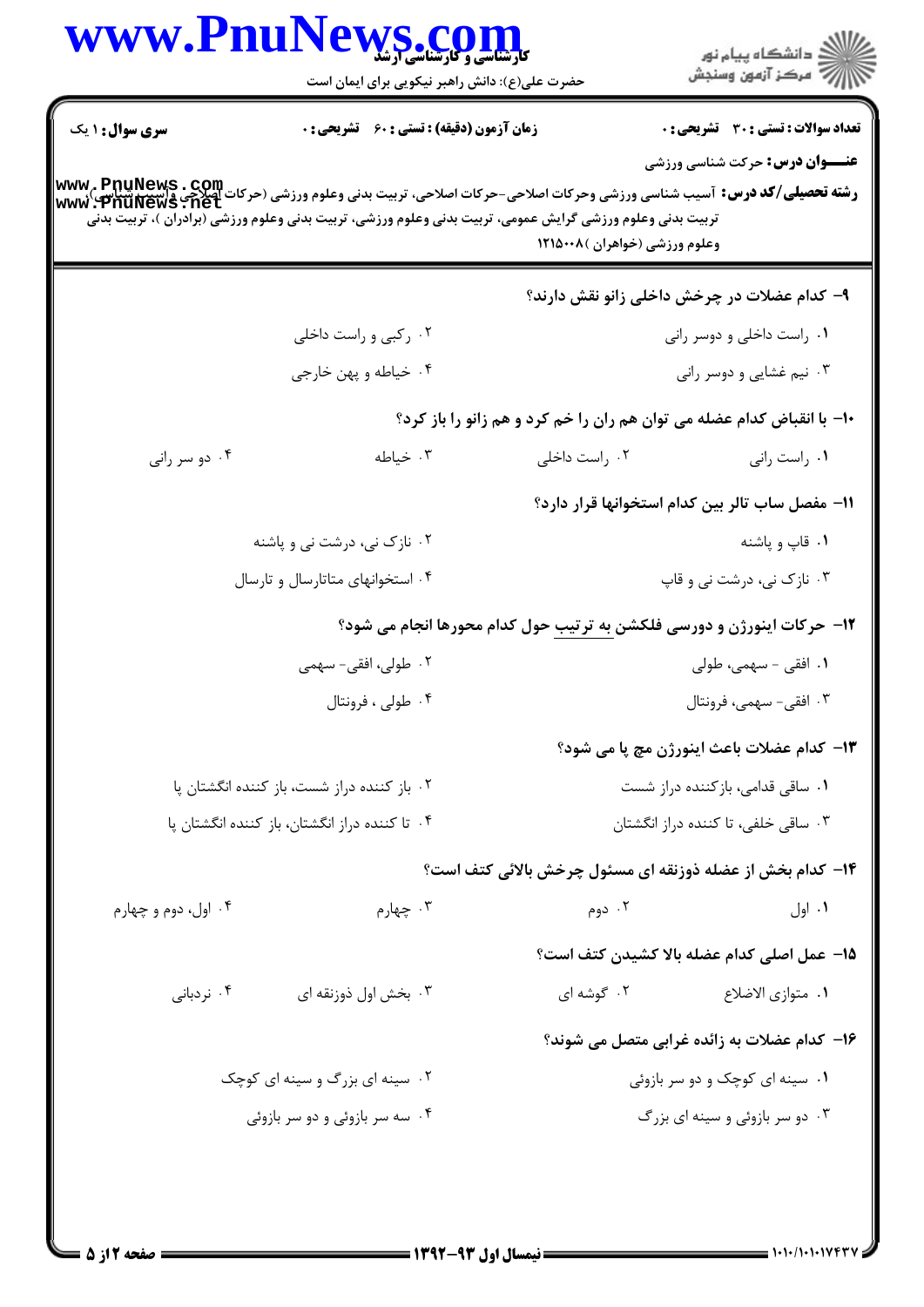|                                            | حضرت علی(ع): دانش راهبر نیکویی برای ایمان است      | ڪ دانشڪاه پيا <sub>م</sub> نور<br>۾ سرڪز آزمون وسنڊش                                                                                                                                                                                                                                                                                    |  |  |
|--------------------------------------------|----------------------------------------------------|-----------------------------------------------------------------------------------------------------------------------------------------------------------------------------------------------------------------------------------------------------------------------------------------------------------------------------------------|--|--|
| <b>سری سوال : ۱ یک</b>                     | <b>زمان آزمون (دقیقه) : تستی : 60 ٪ تشریحی : 0</b> | <b>تعداد سوالات : تستی : 30 ٪ تشریحی : 0</b>                                                                                                                                                                                                                                                                                            |  |  |
|                                            |                                                    | <b>عنـــوان درس:</b> حرکت شناسی ورزشی<br><b>رشته تحصیلی/کد درس:</b> آسیب شناسی ورزشی وحرکات اصلاحی-حرکات اصلاحی، تربیت بدنی وعلوم ورزشی (حرکات اصلاحی واسیپ شناسی)<br>www . PnuNews . net<br>تربیت بدنی وعلوم ورزشی گرایش عمومی، تربیت بدنی وعلوم ورزشی، تربیت بدنی وعلوم ورزشی (برادران )، تربیت بدنی<br>وعلوم ورزشي (خواهران )١٢١٥٠٠٨ |  |  |
|                                            |                                                    | <b>۱۷- کدام حرکت باعث فعال شدن عضله دندانه ای بزرگ می شود؟</b>                                                                                                                                                                                                                                                                          |  |  |
|                                            | ٠٢ انجام حركت بالانس تعادلى بر روى دستها           | ۰۱ با کشیدن بدن در کشش بارفیکس                                                                                                                                                                                                                                                                                                          |  |  |
|                                            | ۰۴ مرحله کشش دست در زیر آب در کرال سینه            | ۰۳ ضربه اسمش در بدمینتون                                                                                                                                                                                                                                                                                                                |  |  |
|                                            |                                                    | ۱۸– حرکت دورانی بازو حول کدام محورهای حرکتی انجام می شود؟                                                                                                                                                                                                                                                                               |  |  |
|                                            | ۰۲ طولی و فرونتال                                  | ۰۱ افقی- سهمی و طولی                                                                                                                                                                                                                                                                                                                    |  |  |
|                                            | ۰۴ افقی - عرضی و فرونتال                           | ۰۳ فرونتال و افقی- سهمی                                                                                                                                                                                                                                                                                                                 |  |  |
|                                            |                                                    | ۱۹- سر ثابت کدام عضله بر روی دنده ها قرار دارد؟                                                                                                                                                                                                                                                                                         |  |  |
| ۰۴ پشتی بزرگ                               | ۰۳ بخش ۴ وزنقه ای                                  | ٠٢ متوازى الاضلاع<br>۰۱ بخش ۳ ذوزنقه ای                                                                                                                                                                                                                                                                                                 |  |  |
|                                            |                                                    | ۲۰– اصلی ترین دور کننده بازو کدام عضله است؟                                                                                                                                                                                                                                                                                             |  |  |
|                                            | ۰۲ سر دراز دوسر بازوئی                             | ۰۱ فوق خاری                                                                                                                                                                                                                                                                                                                             |  |  |
|                                            | ۰۴ سر دراز سه سر بازوئی                            | ۰۳ دلتوئید                                                                                                                                                                                                                                                                                                                              |  |  |
|                                            |                                                    | <b>۲۱</b> - حرکات چرخشی ساعد و خم شدن آرنج در مفصل بین کدام استخوانها صورت می گیرد؟                                                                                                                                                                                                                                                     |  |  |
| ۰۲ بازو و زند زبرین، زند زیرین و زند زبرین |                                                    | ۰۱ بازو و زند زیرین، زند زیرین و زند زبرین                                                                                                                                                                                                                                                                                              |  |  |
|                                            | ۰۴ بازو و زند زبرین                                | ۰۳ بازو و زند زیرین                                                                                                                                                                                                                                                                                                                     |  |  |
|                                            |                                                    | <b>32- سر متحرک کدام عضله به زائده نیزه ای متصل می شود؟</b>                                                                                                                                                                                                                                                                             |  |  |
| ۰۴ سه سر بازوئی                            | ۰۳ بازوئی زند اعلائی                               | ۰۲ دو سر بازوئی<br>۰۱ بازوئ <sub>ی</sub> قدامی                                                                                                                                                                                                                                                                                          |  |  |
|                                            |                                                    | ۲۳- هنگامی که ساعد در حالت سوپینیشن قرار دارد، عملکرد کدام عضله در حرکت خم کردن آرنج ضعیف می شود؟                                                                                                                                                                                                                                       |  |  |
|                                            | ۰۲ دو سر بازوئی                                    | ۰۱ بازوئی زند اعلائی                                                                                                                                                                                                                                                                                                                    |  |  |
|                                            | ۰۴ بازوئی قدامی و دو سر بازوئی                     | ۰۳ بازوئی قدامی                                                                                                                                                                                                                                                                                                                         |  |  |
|                                            |                                                    |                                                                                                                                                                                                                                                                                                                                         |  |  |
|                                            |                                                    |                                                                                                                                                                                                                                                                                                                                         |  |  |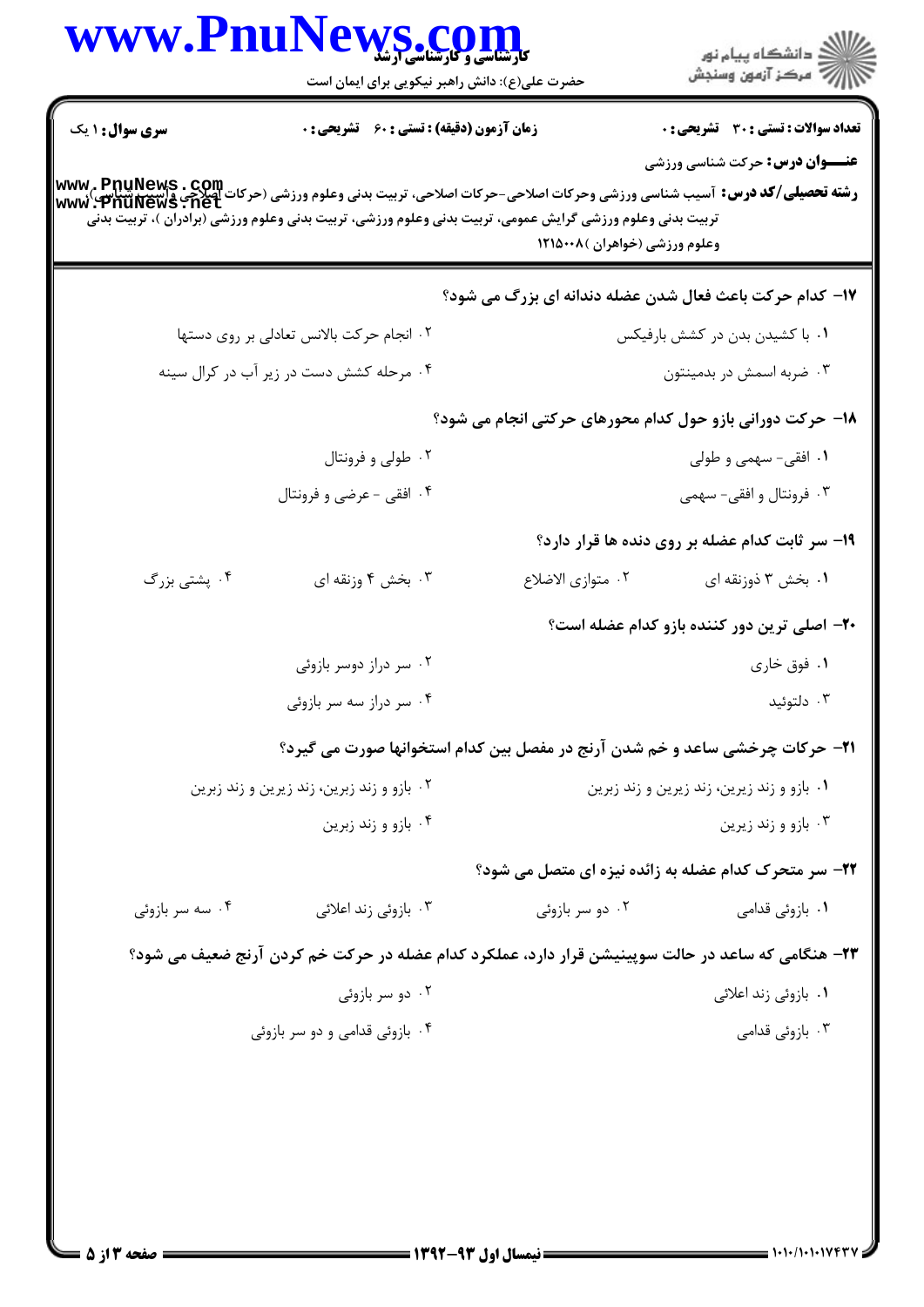